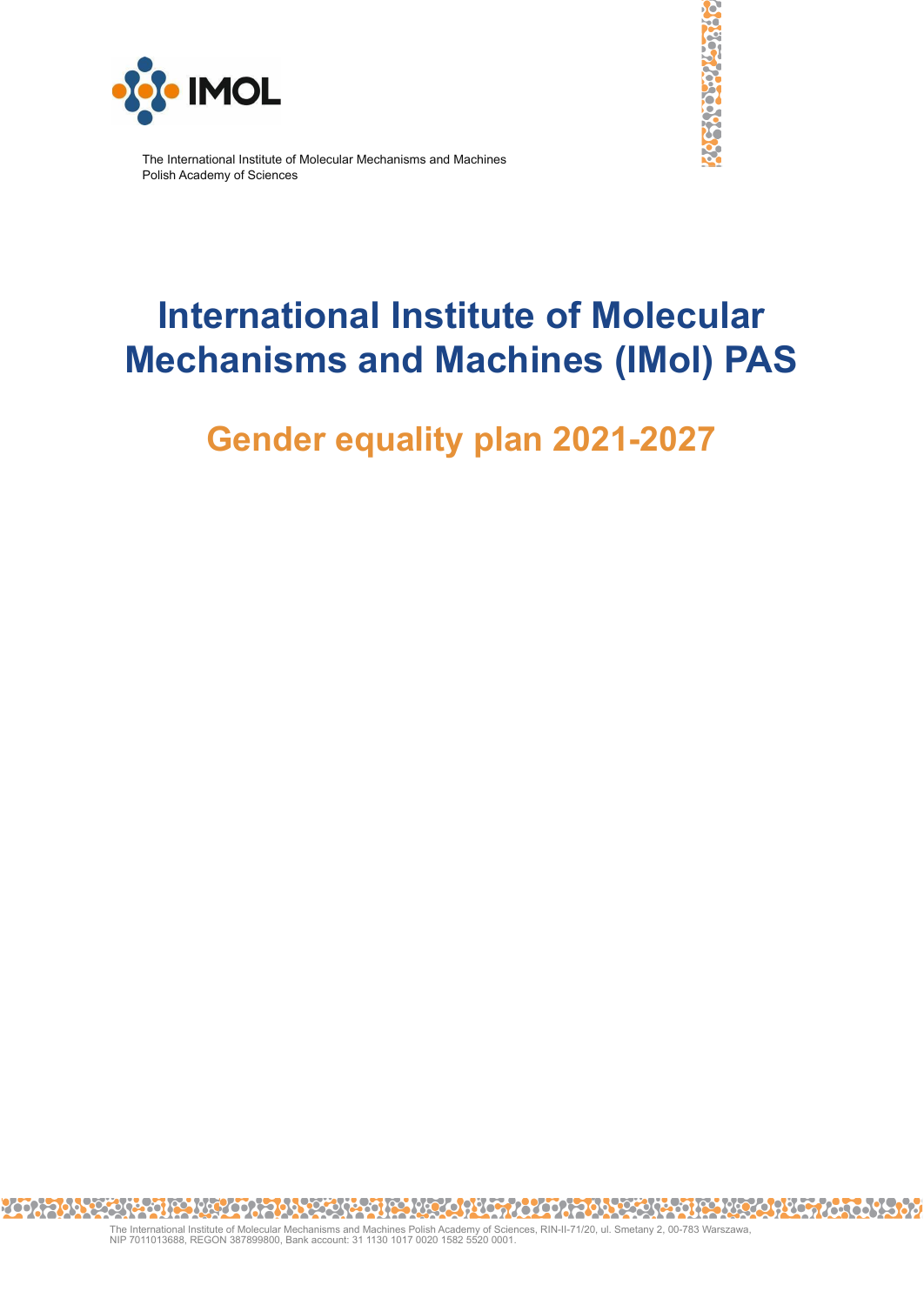## **IMol gender policy and objectives**

**IMol aims at taking into account and confronting structural gender differences so that it can fulfil its mission to support excellent researchers across Europe, irrespective of nationality, gender or age.**

**Following the gender equality plan established for Horizon 2020, IMol will pursue the following objectives for the duration of the Horizon Europe programme:**

- $\rightarrow$  To improve the gender balance among employees, both researchers and administrative staff;
- → To raise awareness about the benefits of gender balance among researchers within the IMol teams;
- $\rightarrow$  To continue identifying and removing any potential gender bias in IMol's recruitment procedures;
- $\rightarrow$  To embed gender awareness within all levels of IMol's processes;
- → To strive for gender balance among IMol's relevant decision-making bodies.

### **Implementation of gender equality plan**

#### **Awareness and submission rates**

Submission patterns of women and men will be continuously monitored. Measures will be taken to increase the awareness among top-researchers of underrepresented gender and encourage them to apply for positions at IMol. IMol will also create a broad awareness about its gender equality strategy.

#### **Steps to achieve objectives**

- → Publishing gender equality plan on the web: <https://www.imol.institute/>
- ➔ Monitoring submission rates of women and men;
- $\rightarrow$  Taking an active part in gender equality networks and workshops;
- ➔ Taking part in meetings and workshops addressing gender topics;
- → Promoting the importance of taking gender differences into consideration at all stages of development in the institution;
- → Including successful researchers of both genders as role models in communication activities, such as brochures, posters, videos, etc.;
- → Raising awareness about consideration of sex and gender dimension in the design of research groups;

#### **Recruitment and evaluation processes**

Ensuring that the best researchers irrespective of their gender are invited to join IMol's structure is essential for scientific excellence. Any potential sources of gender bias in the evaluation process will be challenged at the level of recruitment committees. A considerable part of IMol's team is composed of young post-doctoral fellows and PhD students, which provides the substantial potential of educational influence on future generations of researchers. IMol aims to continue giving examples of fairness by ensuring the highest quality of recruitment processes.

#### **Steps to achieve objectives**

- → Continue ensuring eligibility and evaluation criteria are designed to encompass the situation of both women and men in research;
- → Continuing monitoring success rates for women and men and publish gender statistics from IMol evaluations in long term time series;
- → Sensitising IMol's staff, recruitment panel members and external reviewers to gender issues;
- $\rightarrow$  Raising awareness about implicit bias in the evaluation process;
- $\rightarrow$  Including reference to the gender equality plan in the IMol Guide for recruitment committees;
- ➔ Continuing to collect and analyse gender data on PhD students, post-docs and any other researchers funded through IMol positions;
- → Addressing gender-related topics during Group Leaders' meetings;